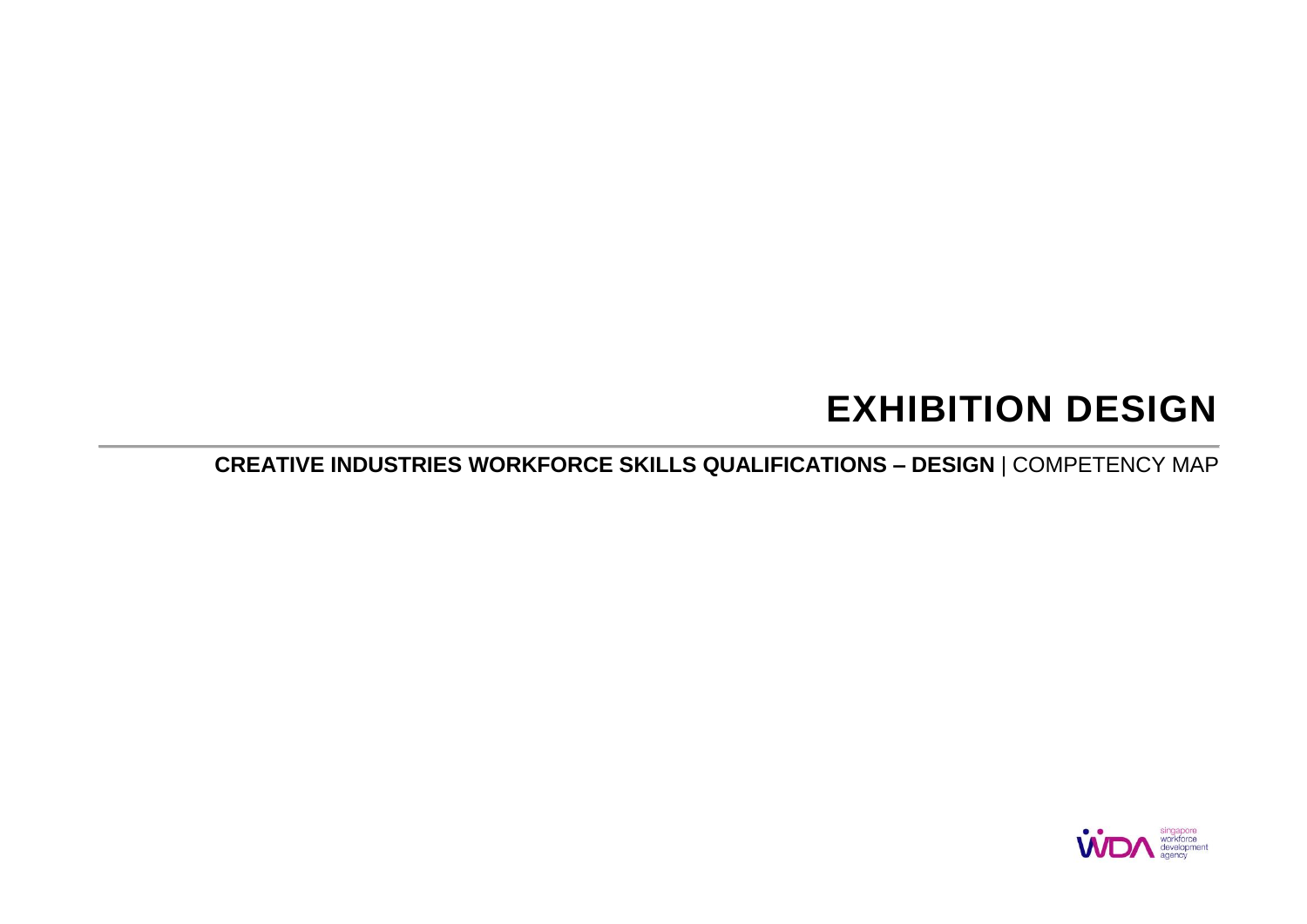## **INTRODUCTION** | EXHIBITION DESIGN COMPETENCY MAP

#### **INTRODUCTION TO THE EXHIBITION DESIGN COMPETENCY MAP**

The Exhibition Design Competency Map is part of the Creative Industries Workforce Skills Qualification (WSQ) Framework, which comprises 26 competency maps covering three Creative Industries clusters of Arts and Culture, Design, and Media and Communications.

| <b>ARTS AND CULTURE</b>  | <b>DESIGN</b>               | <b>MEDIA AND COMMUNICATIONS</b>           |
|--------------------------|-----------------------------|-------------------------------------------|
| <b>Creative Practice</b> | <b>Architecture</b>         | <b>Advertising</b>                        |
| <b>Cultural Heritage</b> | <b>Exhibition Design</b>    | <b>Broadcast</b>                          |
| <b>Events Management</b> | <b>Interior Design</b>      | <b>Direct &amp; Interactive Marketing</b> |
| <b>Performing Arts</b>   | <b>Industrial Design</b>    | Digital Media - Animation                 |
| <b>Technical Theatre</b> | <b>Visual Communication</b> | Digital Media - Games Development         |
| <b>Visual Arts</b>       |                             | Digital Media - Interactive Media         |
|                          |                             | <b>Film &amp; Television</b>              |
|                          |                             | <b>Library &amp; Information Services</b> |
|                          |                             | Media                                     |
|                          |                             | Music                                     |
|                          |                             | <b>Public Relations</b>                   |
|                          |                             | <b>Printing</b>                           |
|                          |                             | <b>Publishing - Book</b>                  |
|                          |                             | <b>Publishing - Magazine</b>              |
|                          |                             | <b>Publishing - Web</b>                   |

Each competency map of the Creative Industries WSQ Framework has been endorsed by Manpower Skills and Training Council that has been set up to steer the training and development of professionals in the Creative Industries.

This Exhibition Design Competency Map provides an overview of the competencies required of different functions and job roles for professionals in the Exhibition Design field. The development of the Exhibition Design Competency Map was guided by the Exhibition Design Key Purpose (IKP) and it was developed after detailed consultation with representatives from the following Exhibition Design industry: OP3 International, Cityneon Holding, Kingsmen Creatives, IWA Design Pte Ltd, Singapore Exhibition Services Pte Ltd, and Kingsmen Exhibits Pte Ltd.

Each of the competency units listed in this competency map are further developed into competency standards that provide information on the expected work activities, expected work outcomes and skills and knowledge required of a person to perform the work activities addressed by the competency standards. The competency units are further grouped together into qualifications to provide competency progression pathways for professionals in the Exhibition Design field.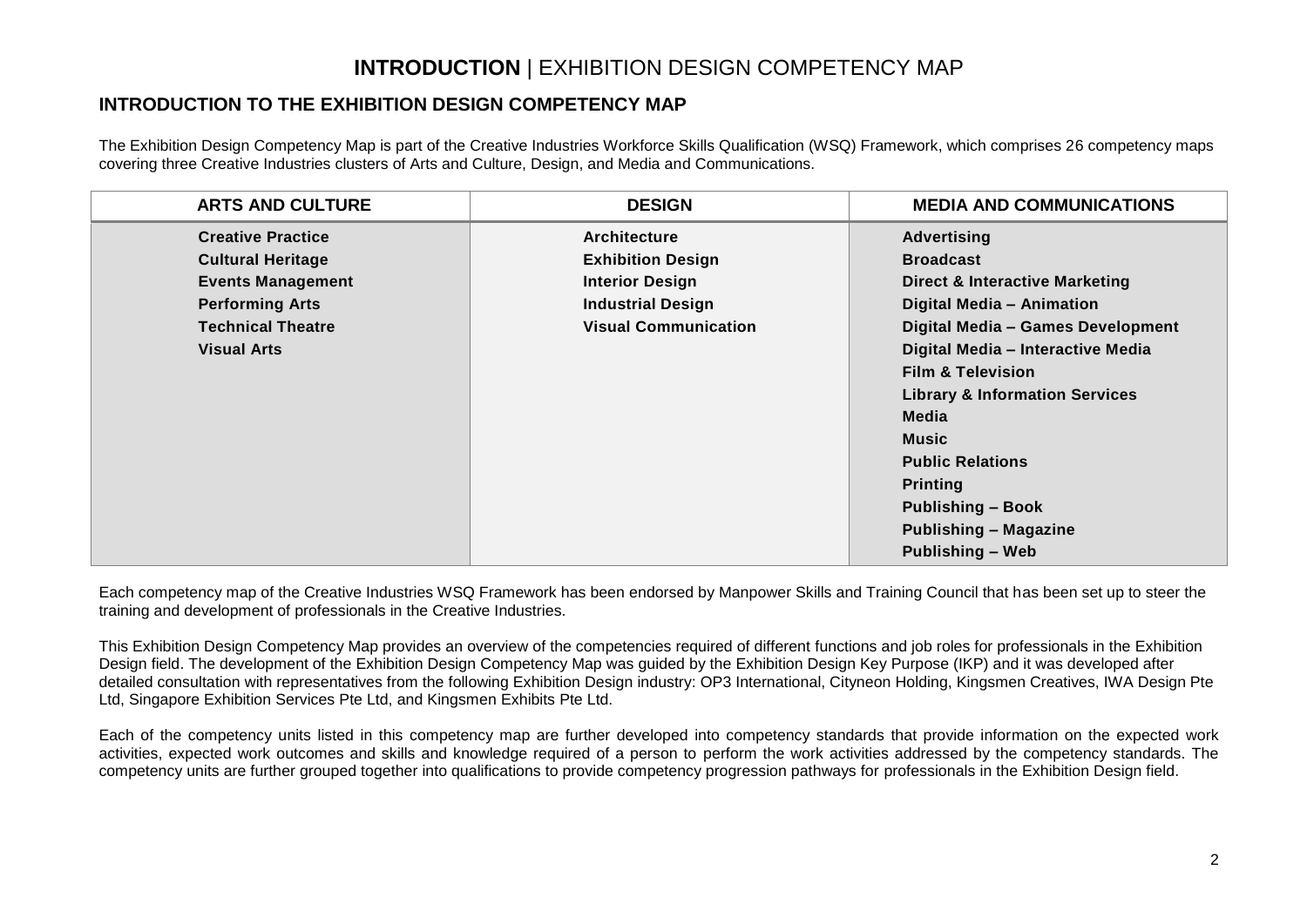## **INTRODUCTION |** EXHIBITION DESIGN COMPETENCY MAP

The Exhibition Design Competency Map serves as a resource for employers and individuals to chart training and development and career development pathways and for training providers to identify potential training programmes to develop and deliver.

The details of the competency standards and qualifications documents are recorded in separate documents from the Exhibition Design Competency Map and should be read together to serve the needs of employers, individuals and training providers.

The Exhibition Design Competency Map would be reviewed on a regular basis (i.e., at least every three years). This will help to ensure that the Exhibition Design Competency Map is current and continually meet industry needs.

| Introduction Public Relations Competency Map                     | 2  |
|------------------------------------------------------------------|----|
| <b>Industry Key Purpose</b>                                      | 4  |
| <b>Organisation Structure</b>                                    | 5  |
| <b>Competency Category</b>                                       | 6  |
| <b>Creative Competencies</b>                                     | 9  |
| Management / Client Services Competencies                        | 13 |
| <b>Project Management Competencies</b>                           | 16 |
| Generic / Cross-Sectoral WSQ Framework Competency Units Adoption | 19 |
| <b>Version Control</b>                                           | 20 |

#### **CONTENTS**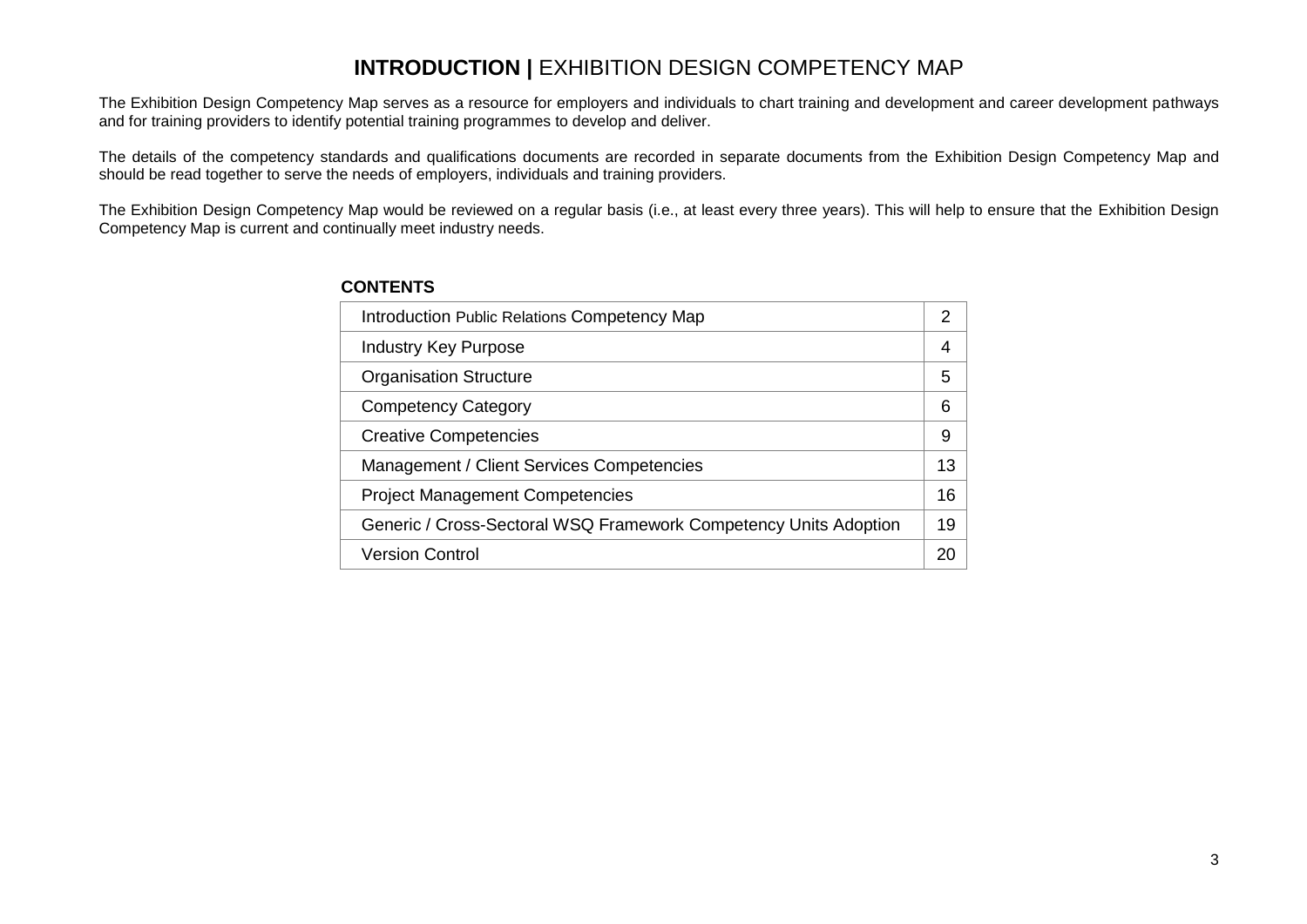## **INDUSTRY KEY PURPOSE |** EXHIBITION DESIGN

#### **Industry Key Purpose**

The Industry Key Purpose describes what the industry delivers in terms of product and services meeting the needs of industry, the attributes/attitudes of workforce, and the aspirations of the industry. The Key Industry Purpose provides guidance and direction in the development of the competency map and identification of competency units so as to ensure that the competency units listed in the competency map would help the industry to achieve its industry key purpose.

| <b>Exhibition Design Industry Key Purpose:</b> | To excel in the design, creation, planning and sale of quality products, systems and services, |
|------------------------------------------------|------------------------------------------------------------------------------------------------|
|                                                | capturing the imagination of 'what could be' to achieve value and expectations for the         |
|                                                | employer, the client and the market, and contribute to enhancing the quality of life.          |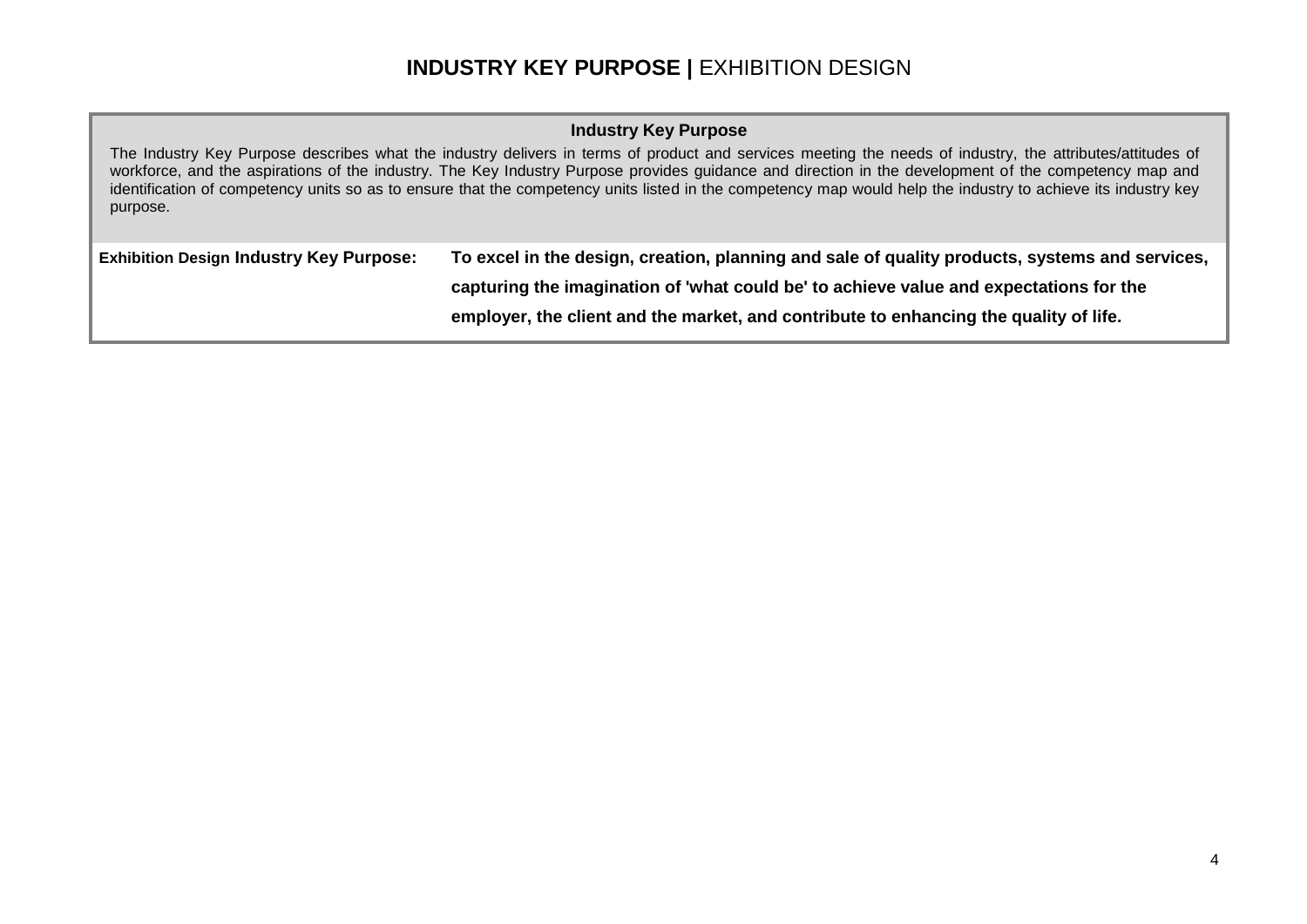## **ORGANISATION STRUCTURE |** EXHIBITION DESIGN

#### **Exhibition Design Organisation Structure**

The Exhibition Design Organisation Structure provides an overview of the various functions and job roles within a typical Exhibition Design firm. Competency Units are identified and sorted based on the functions, job role and WSQ qualifications level, to enable identification and development of appropriate training and development interventions by employers, individuals and training providers and to enable planning of progression and development pathways.

| <b>WSQ Qualifications Levels /</b><br><b>WSQ Competency Level</b> |                |       | <b>Functions in an Exhibition Design Firm</b>          |                          |                            |  |
|-------------------------------------------------------------------|----------------|-------|--------------------------------------------------------|--------------------------|----------------------------|--|
|                                                                   |                |       | <b>Management / Client Services</b><br><b>Creative</b> |                          | <b>Project Management</b>  |  |
| <b>WSQ Graduate</b><br><b>Certificate</b>                         | 6              |       |                                                        | <b>Managing Director</b> |                            |  |
| <b>WSQ Specialist</b><br><b>Diploma</b>                           | 5              | Roles | <b>Creative Director / Design</b><br><b>Director</b>   | <b>Account Director</b>  | <b>Project Director</b>    |  |
| <b>WSQ Diploma</b>                                                | 4              | dol   | <b>Design Manager</b>                                  | <b>Account Manager</b>   | <b>Project Manager</b>     |  |
| <b>WSQ Advanced</b><br><b>Certificate</b>                         | 3              |       | <b>Senior Designer</b>                                 | <b>Account Executive</b> | <b>Project Executive</b>   |  |
| <b>WSQ Higher</b><br><b>Certificate</b>                           | $\overline{2}$ |       | <b>Designer</b>                                        |                          | <b>Project Coordinator</b> |  |

| <b>WSQ Qualifications Level:</b> | There are five levels of WSQ qualifications in the Exhibition Competency Map. Each level indicates the corresponding complexity of<br>knowledge, depth of skills and accountability that the job role demands.                           |
|----------------------------------|------------------------------------------------------------------------------------------------------------------------------------------------------------------------------------------------------------------------------------------|
| <b>Functions:</b>                | Functions are not meant to be equivalent to Departments. Functions indicate the typical broad work areas in an Exhibition Design firm.                                                                                                   |
| Job Roles:                       | Job roles are not meant to be equivalent to Job Titles. An individual holding a job title of "Design Manager" may assume a number of job<br>roles including servicing as an "Account Manager", or involving in design work, for example. |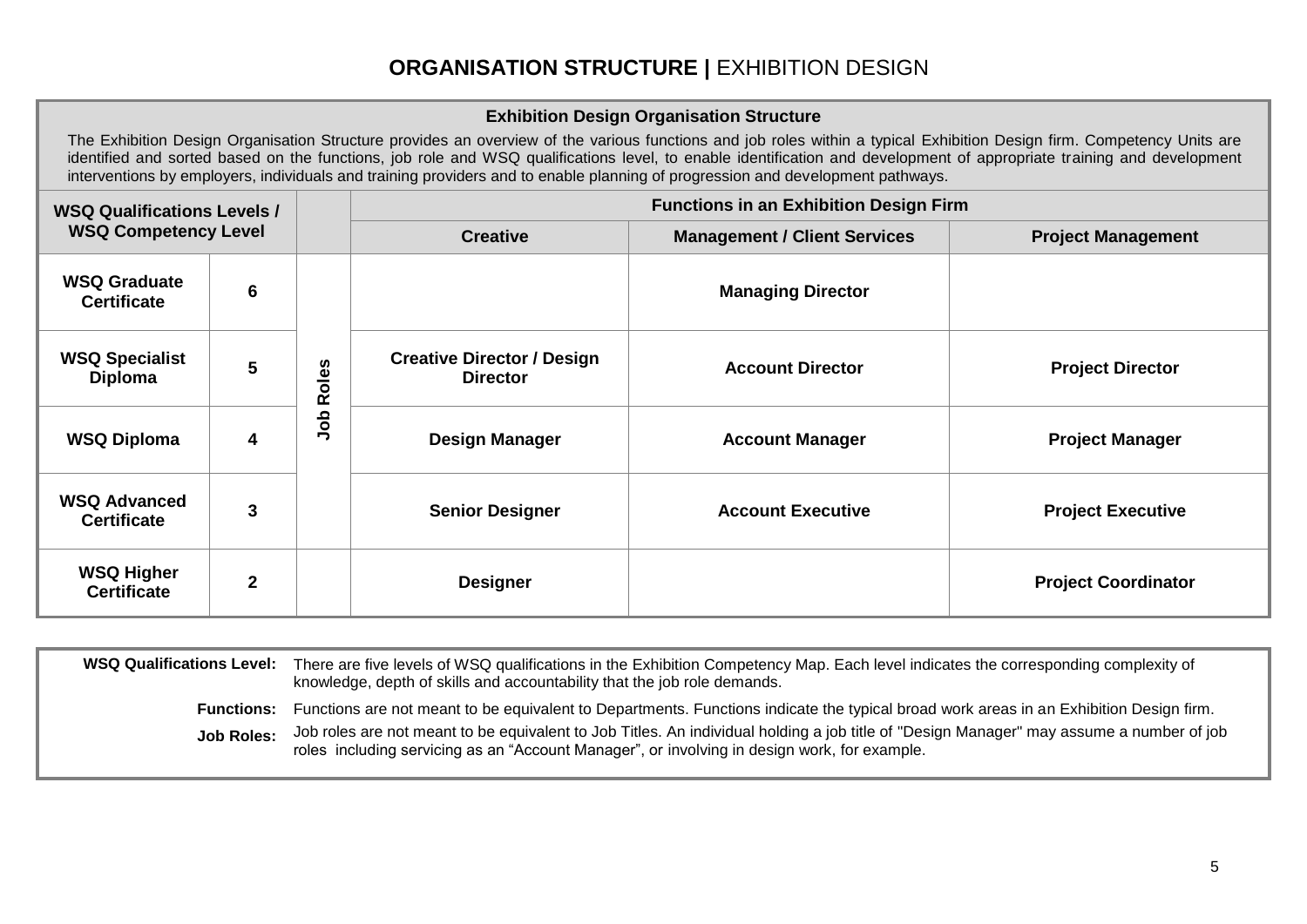## **COMPETENCY CATEGORY | EXHIBITION DESIGN**

| <b>Competency Categories</b>                                                                                                                                                                                                                                                                                                        |                                                                                                                                                                             |  |  |  |
|-------------------------------------------------------------------------------------------------------------------------------------------------------------------------------------------------------------------------------------------------------------------------------------------------------------------------------------|-----------------------------------------------------------------------------------------------------------------------------------------------------------------------------|--|--|--|
| The Competency Category indicates the functional nature of the skills and knowledge identified under a competency unit. The competency categories that are found<br>within the Creative Industries WSQ framework and relevant to the Public Relations Competency Map and their descriptors are presented below.                     |                                                                                                                                                                             |  |  |  |
| <b>Analytical Conceptual and Evaluative Skills (ACE)</b>                                                                                                                                                                                                                                                                            | <b>Communication (COM)</b>                                                                                                                                                  |  |  |  |
| Develops ability to generate feasible, efficient and innovative solutions to solve work<br>problems, enhance productivity and capitalize on new opportunities                                                                                                                                                                       | This covers the transmission of thoughts, ideas and feelings from one mind to<br>another to accomplish tasks and to achieve goals.                                          |  |  |  |
| <b>Business Management (BM)</b>                                                                                                                                                                                                                                                                                                     | <b>Customers Experience (CS)</b>                                                                                                                                            |  |  |  |
| Covers the knowledge, skills and understanding effectively to manage project with a<br>business idea.                                                                                                                                                                                                                               | Covers service delivery, customer loyalty, service recovery and service branding                                                                                            |  |  |  |
| <b>Business Negotiation (BN)</b>                                                                                                                                                                                                                                                                                                    | Design (DES)                                                                                                                                                                |  |  |  |
| Conduct negotiation for a range of business situations for win-win solutions.                                                                                                                                                                                                                                                       | Covers skills and knowledge required for conceptualising, designing, developing,<br>implementing and realising the design product as agreed with the client.                |  |  |  |
| <b>Business Operations (BO)</b>                                                                                                                                                                                                                                                                                                     | <b>Events Management (EM)</b>                                                                                                                                               |  |  |  |
| Covers the activities involved in the running of a business for the purpose of<br>producing goods / services and creating value.                                                                                                                                                                                                    | Covers skills and knowledge required to plan, organise, and manage internal,<br>external, or clients' events.                                                               |  |  |  |
| <b>Build Relationships (RTL)</b>                                                                                                                                                                                                                                                                                                    | <b>Finance (FIN)</b>                                                                                                                                                        |  |  |  |
| Leaders establish and maintain a wide and relevant network of colleagues and<br>strategic partners. They promote the development of positive working relationships,<br>respect diversity and develop team cohesiveness.                                                                                                             | Covers skills and knowledge required for basic budgeting to offering full coverage of<br>financial operations within an organisation.                                       |  |  |  |
| <b>Change and Innovation (CI)</b>                                                                                                                                                                                                                                                                                                   | Job Safety Skills (JS)                                                                                                                                                      |  |  |  |
| Covers skills and knowledge required for inspiring an environment to encourage<br>change and innovation within the working environment.                                                                                                                                                                                             | Develops knowledge and skills to apply health and safety practices in the workplace<br>to maintain a safe working environment                                               |  |  |  |
| <b>Copyright, Licensing and Intellectual Property Rights (CLR)</b>                                                                                                                                                                                                                                                                  | <b>Human Resources (HR)</b>                                                                                                                                                 |  |  |  |
| Covers skills and knowledge required for negotiating, protecting and avoiding<br>exploitation of intellectual property and creative work.                                                                                                                                                                                           | Covers the activities of recruitment, pay, performance management, promotions,<br>management relations and planning in an effective, legal, fair, and consistent<br>manner. |  |  |  |
| <b>Contract Management (CM)</b>                                                                                                                                                                                                                                                                                                     | <b>Marketing and Promotion (MPR)</b>                                                                                                                                        |  |  |  |
| Covers the management of contracts made with customers, vendors or employees.<br>Contract management includes negotiating the terms and conditions in contracts and<br>ensuring compliance with the terms and conditions, as well as documenting and<br>agreeing any changes that may arise during its implementation or execution. | Covers skills and knowledge required for conceptualising, designing, implementing<br>opportunities for maximising sales and promotion of goods, services and people.        |  |  |  |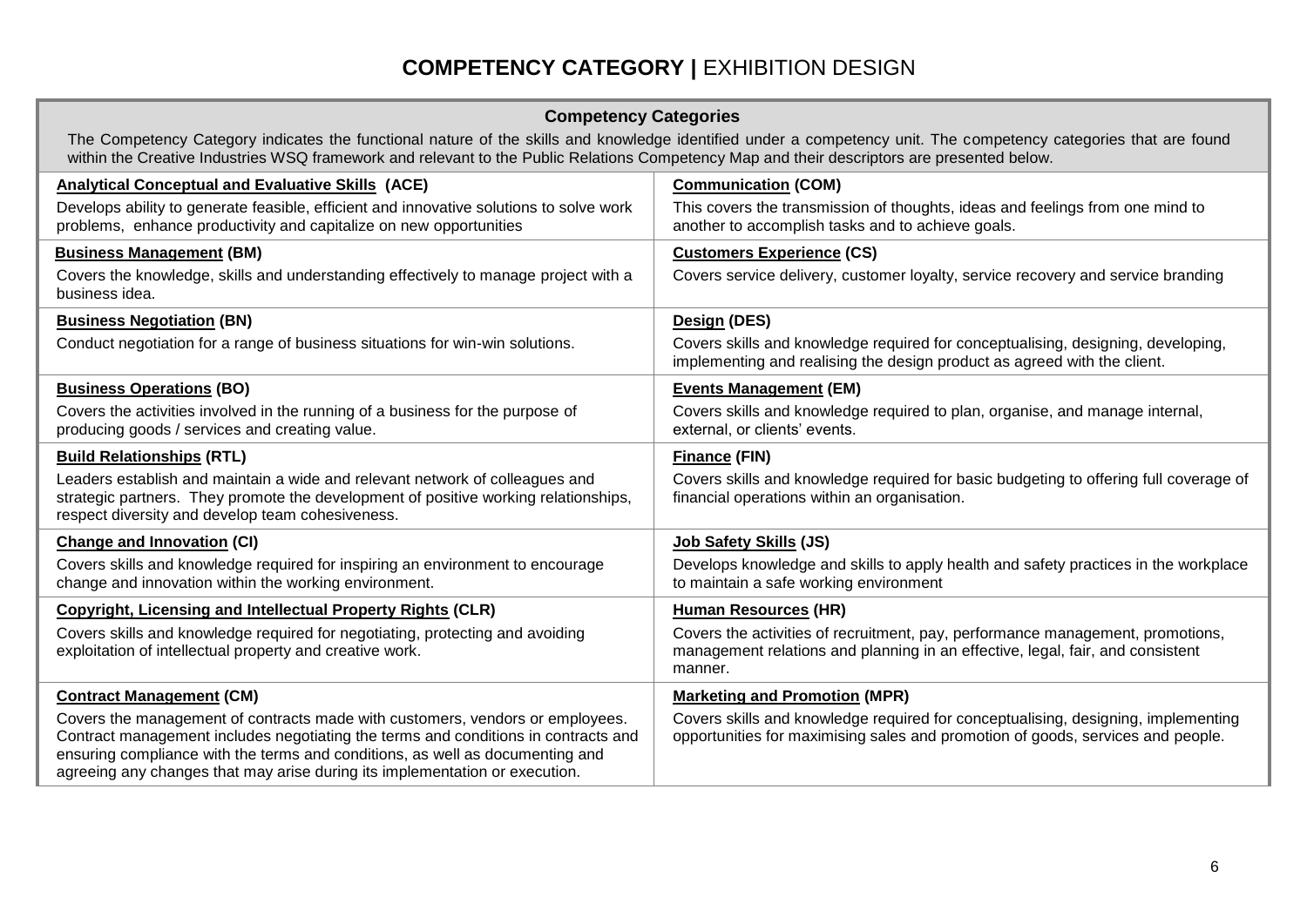## **COMPETENCY CATEGORY | EXHIBITION DESIGN**

| <b>Competency Categories</b>                                                                                                                                                                             |                                                                                                                                                                 |  |  |  |  |
|----------------------------------------------------------------------------------------------------------------------------------------------------------------------------------------------------------|-----------------------------------------------------------------------------------------------------------------------------------------------------------------|--|--|--|--|
| <b>Problem Solving (PS)</b>                                                                                                                                                                              | Sales (SAL)                                                                                                                                                     |  |  |  |  |
| Covers research into problems, generation of solutions, selection and application of<br>solutions and evaluating the solution applied.                                                                   | Covers the act of meeting prospective buyers and providing them with a product or<br>service in turn of money or other required compensation.                   |  |  |  |  |
| <b>Project Management (PM)</b>                                                                                                                                                                           | <b>Strategic Planning and Implementation (SPI)</b>                                                                                                              |  |  |  |  |
| Covers organising and managing resources in such a way that the project is<br>completed within defined scope, quality, time and cost constraints.                                                        | Develop business strategies and plans aligned with organisational objectives, make<br>strategic decisions and implement action plans to achieve long-term goals |  |  |  |  |
| <b>Public Relations (PR)</b>                                                                                                                                                                             | <b>Strategy (STR)</b>                                                                                                                                           |  |  |  |  |
| Covers the managing of outside communication of an organisation or business to<br>create and maintain a positive image including popularising successes, downplaying<br>failures and announcing changes. | Covers long term plan of action designed to achieve the vision and goals of the<br>organisation.                                                                |  |  |  |  |
| <b>Quality Management (QM)</b>                                                                                                                                                                           |                                                                                                                                                                 |  |  |  |  |
| Covers methods for ensuring that all the activities necessary to design, develop and<br>implement a product or service are effective and efficient with respect to the system<br>and its performance.    |                                                                                                                                                                 |  |  |  |  |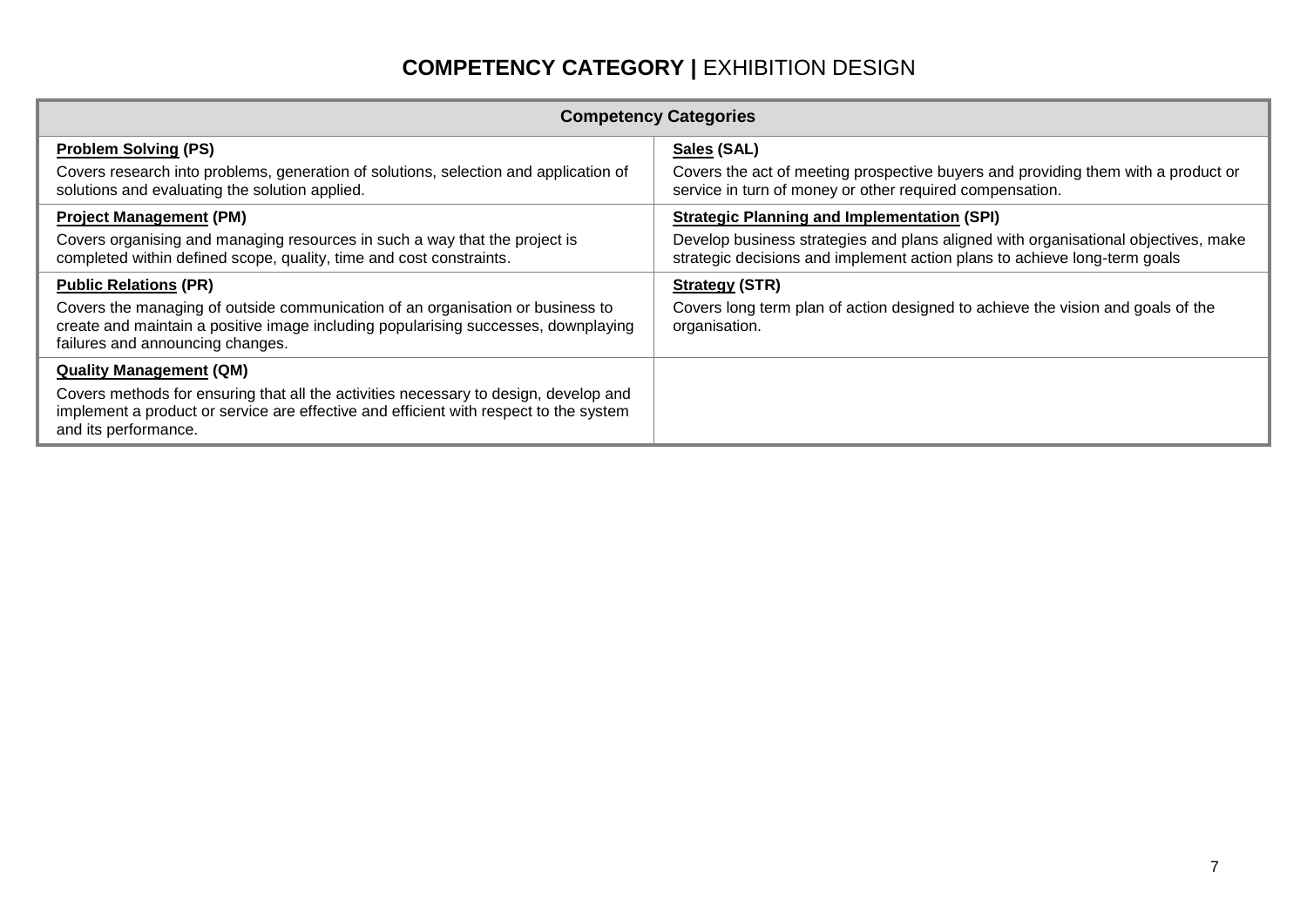## **COMPETENCY UNITS |** EXHIBITION DESIGN

| <b>Competency Units</b>                                                                                                                                                                                                   |                                                                                                                                                                                                                                                                                                                                                                                                   |  |  |  |  |  |
|---------------------------------------------------------------------------------------------------------------------------------------------------------------------------------------------------------------------------|---------------------------------------------------------------------------------------------------------------------------------------------------------------------------------------------------------------------------------------------------------------------------------------------------------------------------------------------------------------------------------------------------|--|--|--|--|--|
| <b>Competency unit:</b>                                                                                                                                                                                                   | A competency unit represents a set of work activities that can be undertaken by an individual, and the skills, knowledge and abilities<br>associated with the work activities that can be used to certify an individual's competence in performing the set of work activities                                                                                                                     |  |  |  |  |  |
| <b>Competency unit code:</b>                                                                                                                                                                                              | A competency unit code is assigned to each competency unit to identify the WSQ framework and competency category that the competency<br>unit originates from. The competency unit code also identifies the WSQ qualifications level that is associated with the competency unit<br>providing an indication of the level of complexity of skills and knowledge required under the competency unit. |  |  |  |  |  |
|                                                                                                                                                                                                                           | For example, for a competency unit coded as CI-DES-510C-0:                                                                                                                                                                                                                                                                                                                                        |  |  |  |  |  |
| 'CI' indicates that the competency unit originates from the Creative Industries WSQ framework;                                                                                                                            |                                                                                                                                                                                                                                                                                                                                                                                                   |  |  |  |  |  |
| 'DES' indicates that the competency unit originates from the competency category of "Design" competency category; '5' indicates that it<br>is pegged to WSQ qualifications level 5 which is WSQ Specialist Diploma level; |                                                                                                                                                                                                                                                                                                                                                                                                   |  |  |  |  |  |
|                                                                                                                                                                                                                           | '0' is the serial number assigned to the competency unit;                                                                                                                                                                                                                                                                                                                                         |  |  |  |  |  |
|                                                                                                                                                                                                                           | 'C' indicates that the competency unit is usually a core unit when used by an individual to achieve a WSQ qualification, other types of<br>units include specialisation units ('S') and elective units ('E'); and                                                                                                                                                                                 |  |  |  |  |  |
|                                                                                                                                                                                                                           | '0' indicates the version number of the competency unit which would increase as the competency unit is reviewed at every review cycle.                                                                                                                                                                                                                                                            |  |  |  |  |  |

The competency units of the Exhibition Design Competency Map are presented according to the Functions in an Exhibition Design firm in subsequent sections:

- Creative
- Management / Client Services
- Project Management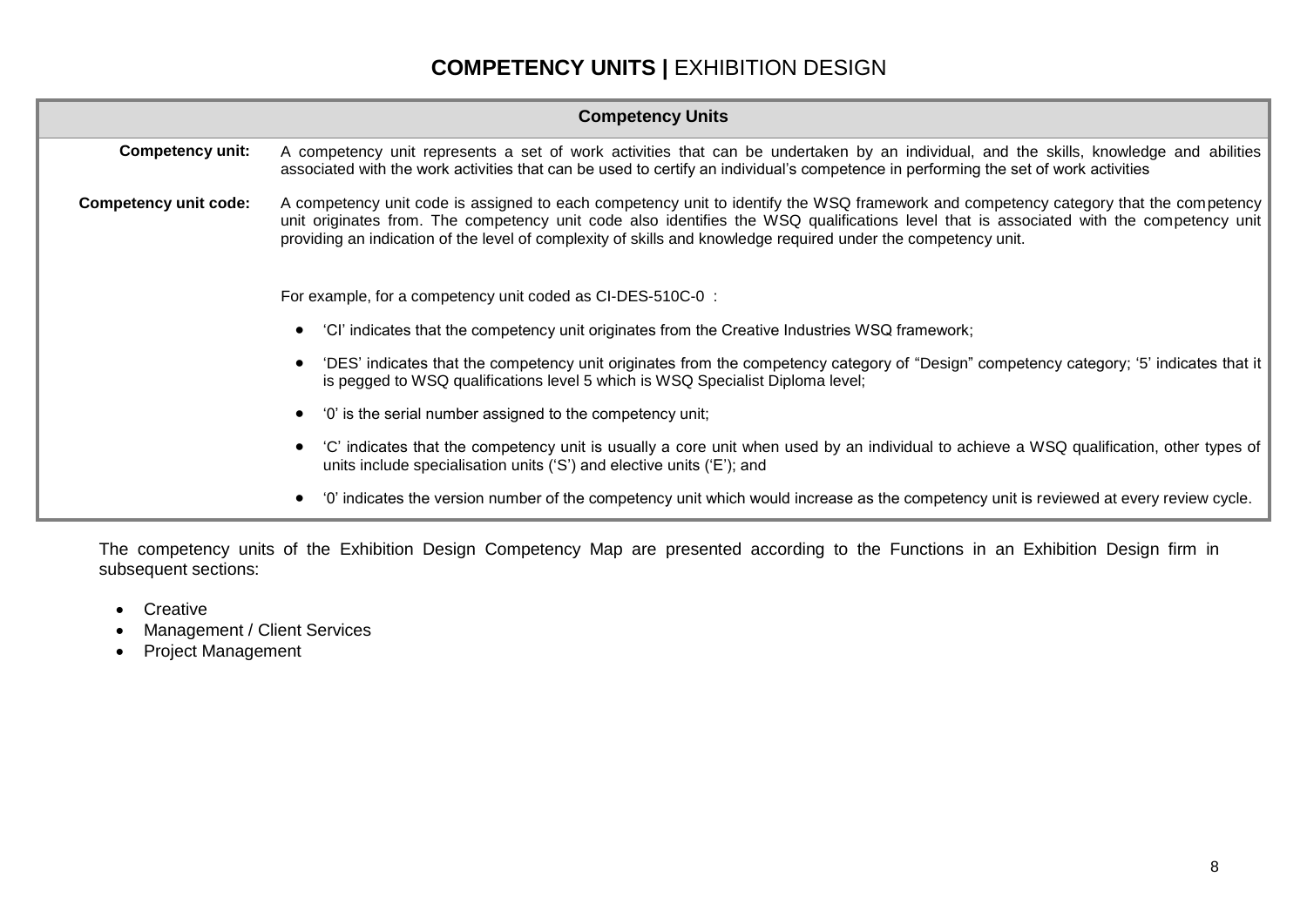# **CREATIVE** | COMPETENCIES

**EXHIBITION DESIGN** COMPETENCY MAP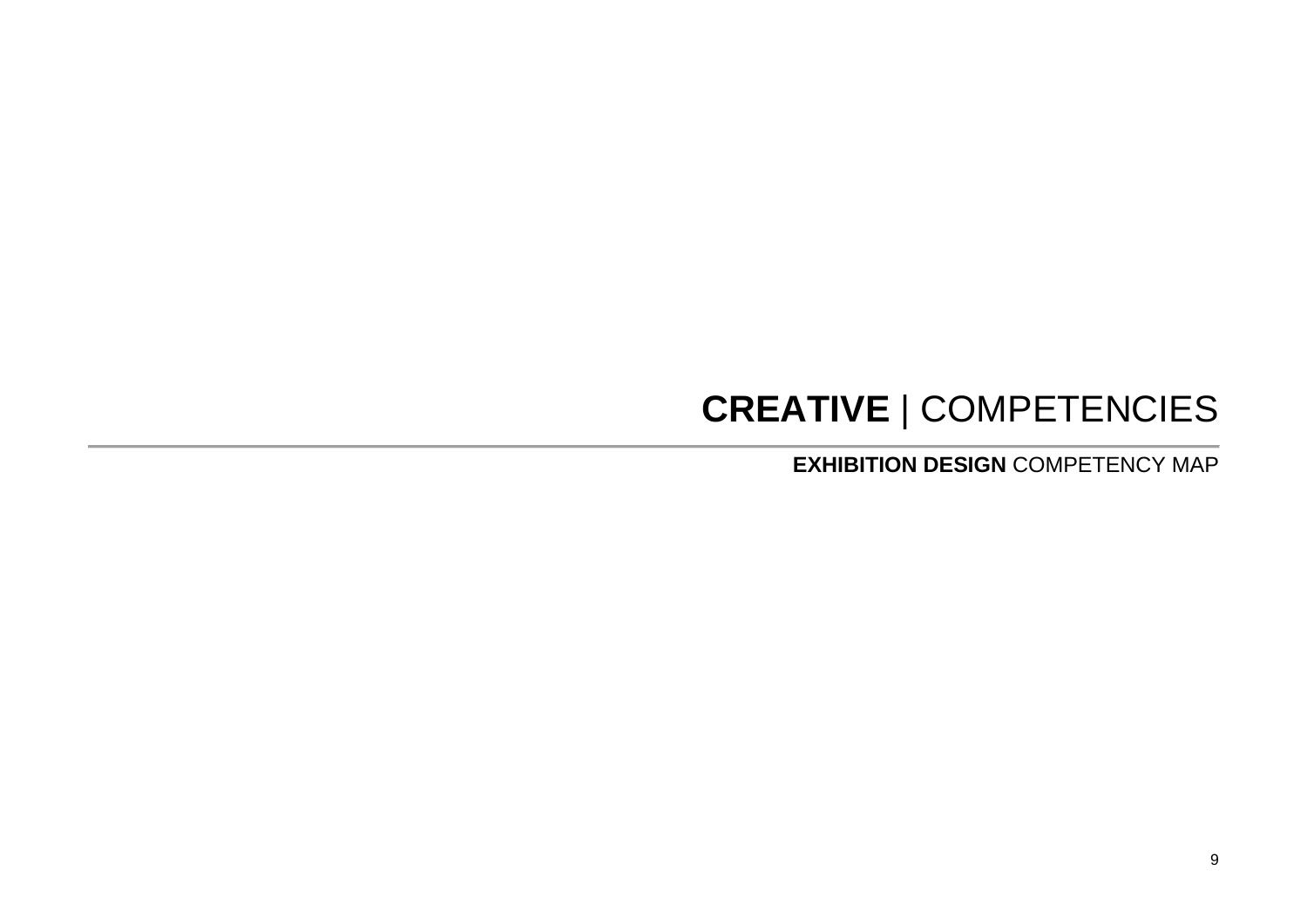## **CREATIVE** | COMPETENCIES – EXHIBITION DESIGN

| <b>WSQ Qual</b><br>Level | <b>Job Roles</b>                 | <b>Competency Unit</b><br>Code                                     | <b>Specialisation Competency Units</b>                                                                        | <b>Competency Unit</b><br>Code                                    | <b>Core Competency Units</b>                                                                            |
|--------------------------|----------------------------------|--------------------------------------------------------------------|---------------------------------------------------------------------------------------------------------------|-------------------------------------------------------------------|---------------------------------------------------------------------------------------------------------|
|                          |                                  | CI-DES-344C-1                                                      | Apply knowledge of history and theory of design<br>and culture to develop a design brief *                    | BM-PM-402E-1                                                      | Manage project scope *                                                                                  |
|                          |                                  | CI-DES-504S-0                                                      | Establish criteria and oversee production and<br>testing of prototypes *                                      | BM-PM-411E-1                                                      | Manage project knowledge and communication *                                                            |
|                          | <b>Creative</b><br>Director /    | CI-DES-505S-0                                                      | Oversee realisation of final design to meet<br>client's needs *                                               | CI-DES-511C-1                                                     | Apply a holistic user-centric approach for<br>strategic design thinking *                               |
| 5                        | <b>Design</b><br><b>Director</b> | CI-DES-601C-0                                                      | Develop design vision to direct conceptualisation<br>of design product in accordance to the design<br>brief * | CI-COM-502S-0                                                     | Present effectively to engage and manage your<br>audience *                                             |
|                          |                                  | CI-MPR-417S-1                                                      | Pitch a design proposal *                                                                                     | CI-HR-601C-0                                                      | Manage people                                                                                           |
|                          |                                  | CI-PM-605C-0                                                       | Direct the scope and integration of multiple<br>projects / programmes *                                       | ES-JS-401G-1                                                      | Manage workplace safety and health system *                                                             |
|                          |                                  | CI-CLR-302E-1                                                      | Administer and manage the use of licensed<br>copyright materials created *                                    | BM-SPI-501E-1                                                     | Develop organisational strategies and policies *                                                        |
|                          |                                  | CI-DES-344C-1                                                      | Apply knowledge of history and theory of design<br>and culture to develop a design brief *                    | CI-DES-511C-1                                                     | Apply a holistic user-centric approach for<br>strategic design thinking *                               |
|                          |                                  | CI-DES-413S-0                                                      | Oversee design brief development and<br>negotiation to meet client needs *                                    | CI-PS-502E-0                                                      | Resolve problems which impact on the work                                                               |
|                          | Design<br><b>Manager</b>         | CI-DES-418S-0                                                      | Develop design knowledge by inquiry in the<br>design process *                                                | CI-QM-501C-0                                                      | Deliver and maintain products / services to<br>standards agreed by the organisation and the<br>customer |
|                          | CI-DES-420C-0                    | Source and apply production knowledge for the<br>design industry * | ES-JS-301G-1                                                                                                  | Maintain workplace safety and health policies<br>and procedures * |                                                                                                         |
|                          |                                  | CI-DES-503S-0                                                      | Appoint and coordinate specialist consultants<br>and suppliers for design project                             |                                                                   |                                                                                                         |
|                          |                                  | CI-DES-510C-0                                                      | Prepare and evaluate design proposal and<br>project cost for design services *                                |                                                                   |                                                                                                         |

#### **Legend of Competency Unit Code**

- 
- 
- 
- **CLR** Copyright, Licensing, Intellectual Property Rights Competency Category **PS** Problem Solving Competency Category
- 
- 
- **HR** Human Resource Competency Category
- **BM** Business Management WSQ Framework **JS** Job Safety Skills Competency Category
- **CI** Creative Industries WSQ Framework **MPR** Marketing and Promotions Competency Category
- **ES** Employability Skills WSQ Framework **PM** Project Management Competency Category
	-
- **COM** Communications Competency Category **COM** Quality Assurance Management Competency Category
- **DES** Design Competency Category **SPI** Strategic Planning and Implementation Competency Category

\*Competency Standard available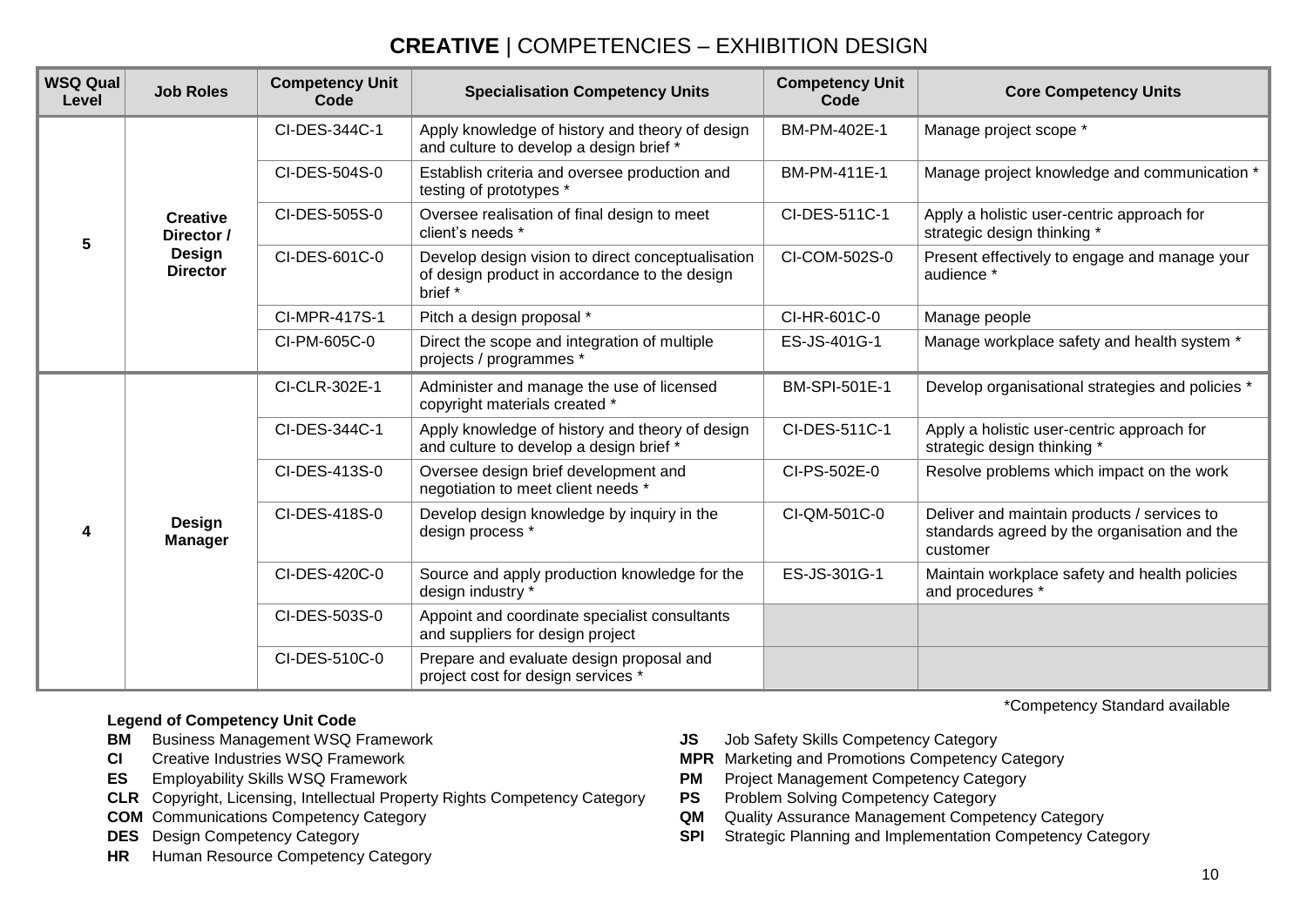## **CREATIVE** | COMPETENCIES – EXHIBITION DESIGN

| <b>WSQ Qual</b><br>Level | <b>Job Roles</b>                 | <b>Competency Unit</b><br>Code | <b>Specialisation Competency Units</b>                                                                         | <b>Competency Unit</b><br>Code | <b>Core Competency Units</b>                                                                             |
|--------------------------|----------------------------------|--------------------------------|----------------------------------------------------------------------------------------------------------------|--------------------------------|----------------------------------------------------------------------------------------------------------|
|                          |                                  | BM-PM-302E-1                   | Apply project cost management techniques *                                                                     | BM-COM-303E-1                  | Present information*                                                                                     |
|                          |                                  | CI-CI-402C-0                   | Promote innovation and change                                                                                  | CI-DES-331E-0                  | Maintain an awareness of trends and<br>developments in design, materials, techniques<br>and technology * |
|                          |                                  | CI-COM-410C-0                  | Manage communications in a creative<br>environment *                                                           | CI-DES-342C-1                  | Implement design thinking *                                                                              |
|                          | <b>Senior</b><br><b>Designer</b> | CI-DES-326C-0                  | Generate design concepts and develop design<br>ideas for effective design solutions *                          | CI-DES-343C-1                  | Apply professional practices in design projects *                                                        |
|                          |                                  | CI-DES-344C-1                  | Apply knowledge of history and theory of design<br>and culture to develop a design brief *                     | CI-DES-420C-0                  | Source and apply production knowledge for the<br>design industry *                                       |
|                          |                                  | CI-DES-402C-0                  | Demonstrate a knowledge of soft furnishings,<br>loose furniture and materials                                  | CI-HR-407C-0                   | Participate in, facilitate and promote effective<br>working of individuals and teams                     |
|                          |                                  | CI-DES-443S-0                  | Develop and implement designs to effectively<br>support and produce an exhibition / interior<br>design project | ES-JS-301G-1                   | Maintain workplace safety and health policies and<br>procedures *                                        |
|                          |                                  | CI-EM-504S-0                   | Plan and research events and exhibition / interior<br>design projects                                          |                                |                                                                                                          |

\*Competency Standard available

#### **Legend of Competency Unit Code**

- **BM** Business Management WSQ Framework **EM** Events Management Competency Category
- **CI** Creative Industries WSQ Framework **DES** Design Competency Category<br> **DES** Employability Skills WSQ Framework **DES HR** Human Resource Competency Category
- **ES** Employability Skills WSQ Framework **HR** HUMAN RESOURCE COMPETER
- **ACE** Analytical Conceptual and Evaluative Skills Competency Framework **JS** Job Safety Skills Competency Category
- **CI** Change and Innovation Competency Category **PM** Project Management Competency Category
- **COM** Communications Competency Category
- 
- 
- 
- 
-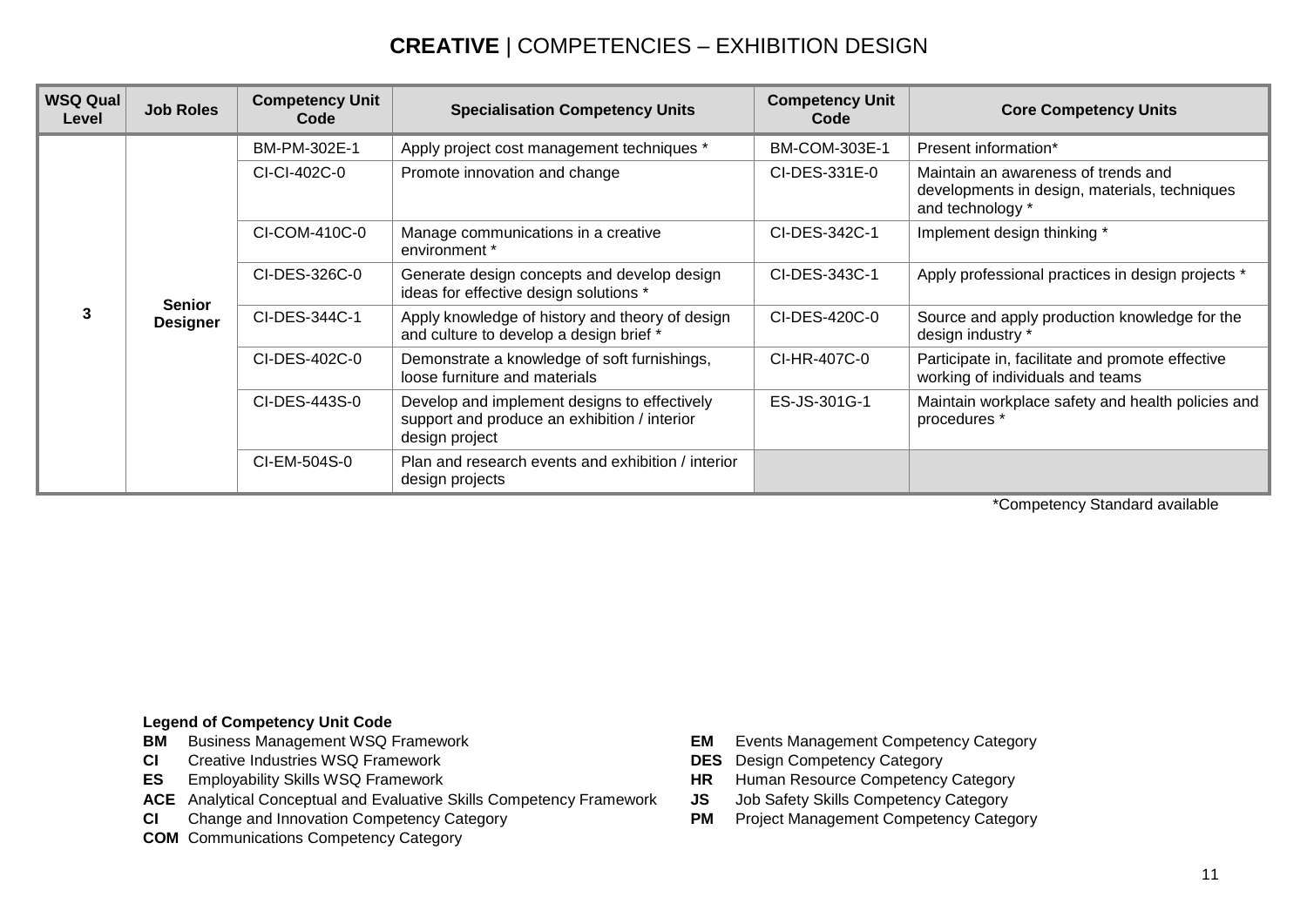## **CREATIVE** | COMPETENCIES – EXHIBITION DESIGN

| <b>WSQ Qual</b><br>Level | <b>Job Roles</b> | <b>Competency Unit</b><br>Code | <b>Specialisation Competency Units</b>                                                                         | <b>Competency Unit</b><br>Code | <b>Core Competency Units</b>                                                                          |
|--------------------------|------------------|--------------------------------|----------------------------------------------------------------------------------------------------------------|--------------------------------|-------------------------------------------------------------------------------------------------------|
|                          |                  | BM-PM-303E-1                   | Apply project time management techniques *                                                                     | CI-HR-210C-0                   | Work effectively with others                                                                          |
|                          |                  | CI-COM-304C-0                  | Communicate effectively in a creative<br>environment                                                           | CI-DES-241C-0                  | Develop an awareness of trends and<br>developments in design, materials, techniques<br>and technology |
|                          |                  | CI-DES-242S-0                  | Produce patterns and / or templates                                                                            | CI-DES-342C-1                  | Implement design thinking *                                                                           |
| 2                        |                  | CI-DES-326C-0                  | Generate design concepts and develop design<br>ideas for effective design solutions *                          | CI-DES-343C-1                  | Apply professional practices in design projects *                                                     |
|                          | <b>Designer</b>  | CI-DES-335S-0                  | Prepare and render design drawings using a<br>range of techniques and media *                                  | ES-ACE-102G-1                  | Solve problems and make decisions at<br>operational level *                                           |
|                          |                  | CI-DES-336S-1                  | Develop 2D visuals using computer software *                                                                   | ES-JS-101G-1                   | Comply with workplace safety and health policies<br>and procedures *                                  |
|                          |                  | CI-DES-338S-0                  | Record measurements, information for design<br>reference, work constructed, and produce design<br>calculations |                                |                                                                                                       |
|                          |                  | CI-DES-340S-0                  | Visualise 2D graphics and 3D objects and<br>translate into digital and/or paper media                          |                                |                                                                                                       |
|                          |                  | CI-DES-344C-1                  | Apply knowledge of history and theory of design<br>and culture to develop a design brief *                     |                                |                                                                                                       |
|                          |                  | CI-DES-354S-0                  | Develop 3D visuals using computer software                                                                     |                                |                                                                                                       |

\*Competency Standard available

#### **Legend of Competency Unit Code**

- **BM** Business Management WSQ Framework **DES** Design Competency Category<br> **CI** Creative Industries WSQ Framework **DES** Design Competency Category
- 
- 
- **ACE** Analytical Conceptual and Evaluative Skills Competency Framework **PM** Project Management Competency Category

**COM** Communications Competency Category

- 
- **CI** Creative Industries WSQ Framework **CI** Creative Industries WSQ Framework **HR** Human Resource Competency Category
- **ES** Employability Skills WSQ Framework **JS** Job Safety Skills Competency Category
	-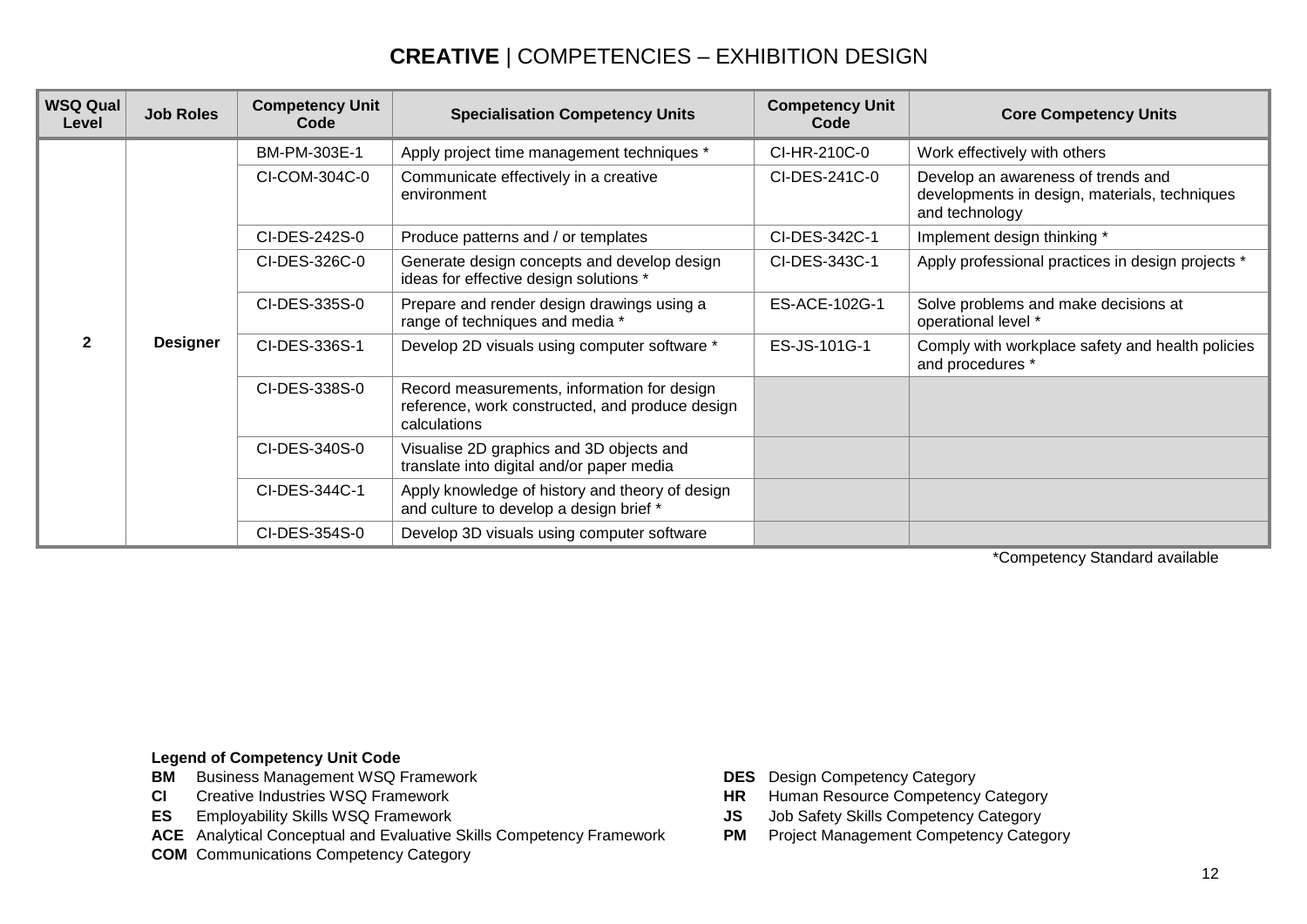# **MANAGEMENT / CLIENT SERVICES** | COMPETENCIES

**EXHIBITION DESIGN** COMPETENCY MAP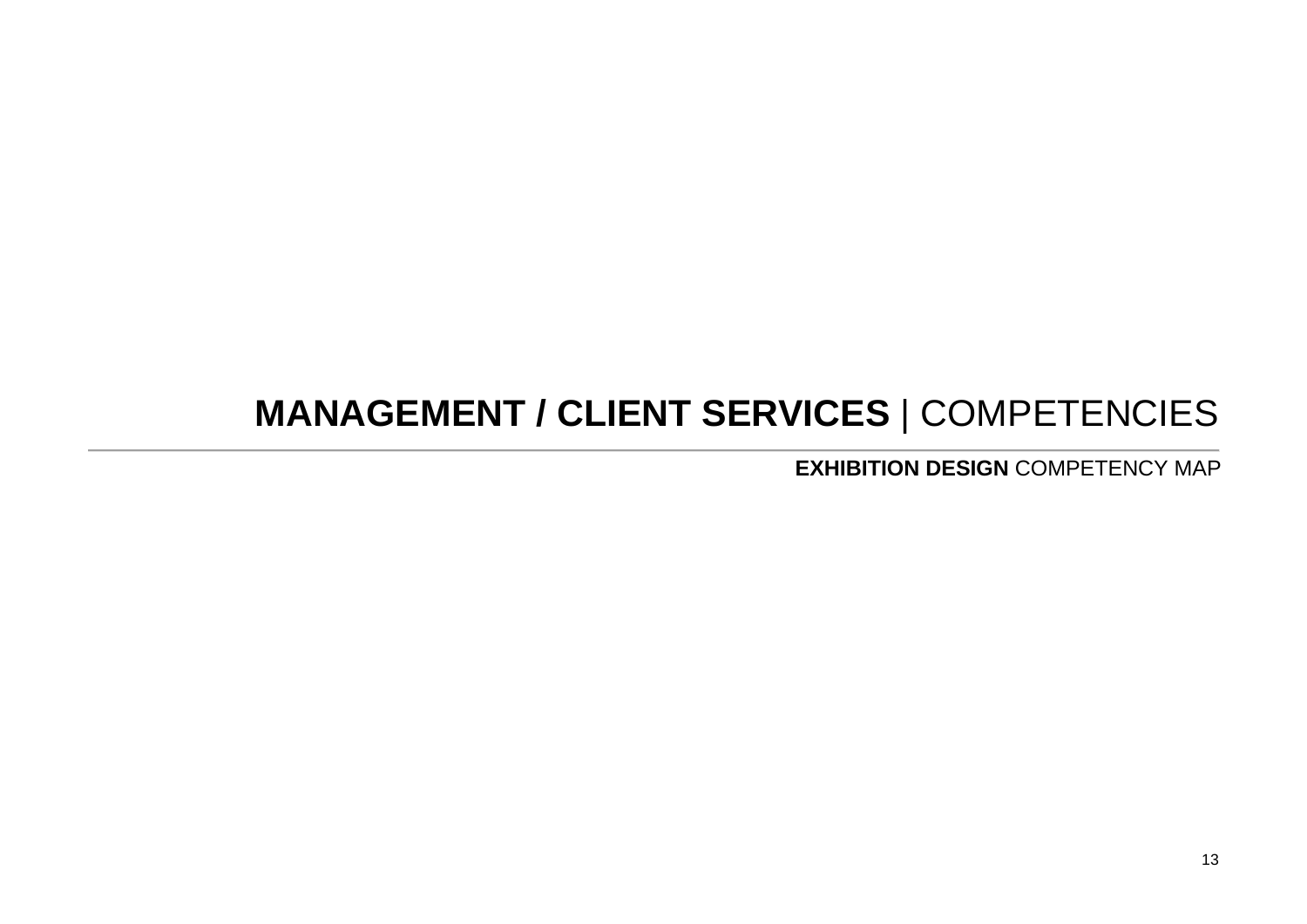## **MANAGEMENT / CLIENT SERVICES** | COMPETENCIES – EXHIBITION DESIGN

| <b>WSQ Qual</b><br>Level | <b>Job Roles</b>        | <b>Competency Unit</b><br>Code | <b>Specialisation Competency Units</b>                                                                  | <b>Competency Unit</b><br>Code | <b>Core Competency Units</b>                                              |
|--------------------------|-------------------------|--------------------------------|---------------------------------------------------------------------------------------------------------|--------------------------------|---------------------------------------------------------------------------|
|                          |                         | CI-BO-601C-0                   | Develop and implement an operational plan                                                               | CI-BO-504C-0                   | Manage risk *                                                             |
|                          |                         | CI-FIN-502E-0                  | Develop and manage budgets and financial<br>plans *                                                     | CI-DES-511C-1                  | Apply a holistic user-centric approach for<br>strategic design thinking * |
| 6                        | <b>Managing</b>         | CI-MPR-601S-0                  | Build client relationships                                                                              | CI-STR-602C-0                  | Provide leadership across the organisation *                              |
|                          | <b>Director</b>         | CI-MPR-603S-0                  | Evaluate and manage international marketing<br>opportunities                                            | ES-JS-401G-1                   | Manage workplace safety and health system *                               |
|                          |                         | CI-STR-601C-0                  | Develop, implement and review a business /<br>strategic plan                                            | LPM-RLT-601C-0                 | Establish organisational relationships *                                  |
| 5                        |                         | BM-PM-406E-1                   | Manage project procurement *                                                                            | BM-PM-402E-1                   | Manage project scope *                                                    |
|                          |                         | CI-CM-504E-0                   | Establish and manage contracts *                                                                        | BM-PM-411E-1                   | Manage project knowledge and<br>communication*                            |
|                          |                         | CI-DES-416S-0                  | Prepare, produce and present a final detailed<br>design proposal to the client *                        | CI-COM-502S-0                  | Present effectively to engage and manage your<br>audience *               |
|                          | <b>Account Director</b> | CI-FIN-412C-0                  | Manage business accounts / finance *                                                                    | CI-DES-511C-1                  | Apply a holistic user-centric approach for<br>strategic design thinking * |
|                          |                         | CI-MPR-418S-0                  | Develop and manage business development<br>strategies to expand client base                             | CI-HR-601C-0                   | Manage people                                                             |
|                          |                         | CI-MPR-510C-0                  | Develop a marketing communications plan *                                                               | ES-JS-401G-1                   | Manage workplace safety and health system *                               |
|                          |                         | CI-QM-501C-0                   | Deliver and maintain products / services to<br>standards agreed by the organisation and the<br>customer |                                |                                                                           |

\*Competency Standard available

#### **Legend of Competency Unit**

- 
- 
- **LPM** Leadership and People Management WSQ Framework **MPR** Marketing and Promotion Competency Category
- 
- **BO** Business Operations Competency Category **CAU COM** Quality Management Competency Category
- **CM** Contract Management Competency Category **RTL** Building Relationship Competency Category
- **DES** Design Competency Category **STR** Strategy Competency Category
- **FIN** Finance Competency Category
- **BM** Business Management WSQ Framework **HR** Human Resource Competency Category<br> **CI** Creative Industries WSQ Framework **CI** SUS Job safety Skills Competency Category
- **CI** Creative Industries WSQ Framework **JS** Job safety Skills Competency Category
	-
- **ES** Employability Skills WSQ Framework **PM** Project Management Competency Category
	-
	-
	-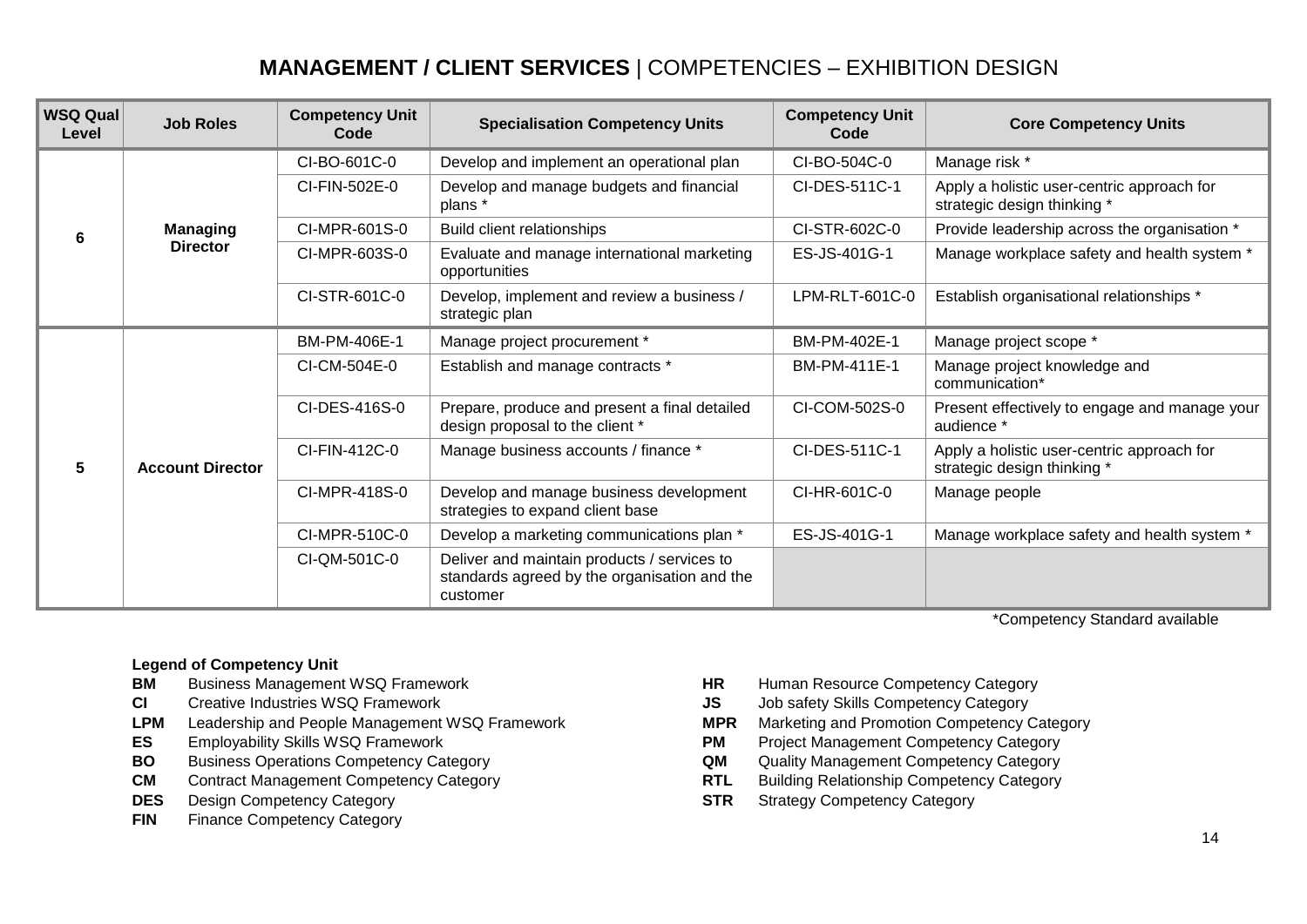## **MANAGEMENT / CLIENT SERVICES** | COMPETENCIES – EXHIBITION DESIGN

| <b>WSQ Qual</b><br>Level | <b>Job Roles</b>                   | <b>Competency Unit</b><br>Code | <b>Specialisation Competency Units</b>                                                        | <b>Competency Unit</b><br>Code | <b>Core Competency Units</b>                                                                             |
|--------------------------|------------------------------------|--------------------------------|-----------------------------------------------------------------------------------------------|--------------------------------|----------------------------------------------------------------------------------------------------------|
| 4                        | <b>Account</b><br><b>Manager</b>   | BM-PM-302E-1                   | Apply project cost management techniques *                                                    | BM-SPI-501E-1                  | Develop organisational strategies and policies *                                                         |
|                          |                                    | CI-BO-406S-0                   | Enable, develop and support growth of a client's<br>business                                  | CI-DES-511C-1                  | Apply a holistic user-centric approach for<br>strategic design thinking *                                |
|                          |                                    | CI-BM-401C-0                   | Establish and maintain work and contractual<br>relationship *                                 | CI-PS-502E-0                   | Resolve problems which impact on the work                                                                |
|                          |                                    | CI-CM-405E-0                   | Apply contract procurement techniques                                                         | CI-QM-501C-0                   | Deliver and maintain products / services to<br>standards agreed by the organisation and the<br>customer  |
|                          |                                    | CI-DES-413S-0                  | Oversee design brief development and<br>negotiation to meet client needs *                    | ES-JS-301G-1                   | Maintain workplace safety and health policies<br>and procedures *                                        |
|                          |                                    | CI-DES-419S-0                  | Develop a proposal and quotation for design and<br>design services for presentation to client |                                |                                                                                                          |
| 3                        |                                    | BM-PM-302E-1                   | Apply project cost management techniques *                                                    | <b>BM-COM-303E-1</b>           | Present information *                                                                                    |
|                          |                                    | BM-PM-303E-1                   | Apply project time management techniques *                                                    | CI-DES-331E-0                  | Maintain an awareness of trends and<br>developments in design, materials, techniques<br>and technology * |
|                          | <b>Account</b><br><b>Executive</b> | CI-COM-303C-0                  | Write project briefs which meet client's<br>requirements                                      | CI-DES-342C-1                  | Implement design thinking*                                                                               |
|                          |                                    | CI-DES-330S-0                  | Develop and negotiate design briefs to meet the<br>needs of the client                        | CI-DES-343C-1                  | Apply professional practices in design projects *                                                        |
|                          |                                    | CI-DES-334C-0                  | Plan work to meet production requirements                                                     | CI-DES-420C-0                  | Source and apply production knowledge for the<br>design industry *                                       |
|                          |                                    | CI-DES-416S-0                  | Prepare, produce and present a final detailed<br>design proposal to the client *              | CI-HR-407C-0                   | Participate in, facilitate and promote effective<br>working of individuals and teams                     |
|                          |                                    | CI-SAL-311S-0                  | Sell and promote designs and design services to<br>clients                                    | ES-JS-301G-1                   | Maintain workplace safety and health policies<br>and procedures *                                        |

#### **Legend of Competency Unit**

**BM** Business Management WSQ Framework **HR** Human Resource Competency Category

- 
- 
- **BO** Business Operations Competency Category **PS** Problem Solving Competency Category
- **BM** Business Management Competency Category **QM** Quality Management Competency Category
- **CM** Contract Management Competency Category **SAL** Sales Competency Category
- 
- **DES** Design Competency Category
- \*Competency Standard available
- 
- **CI** Creative Industries WSQ Framework **JS** Job Safety Skills Competency Category
- **ES** Employability Skills WSQ Framework **PM** Project Management Competency Category
	-
	-
	-
- **COM** Communications Competency Category **SPI** Strategy Planning and implementation Competency Category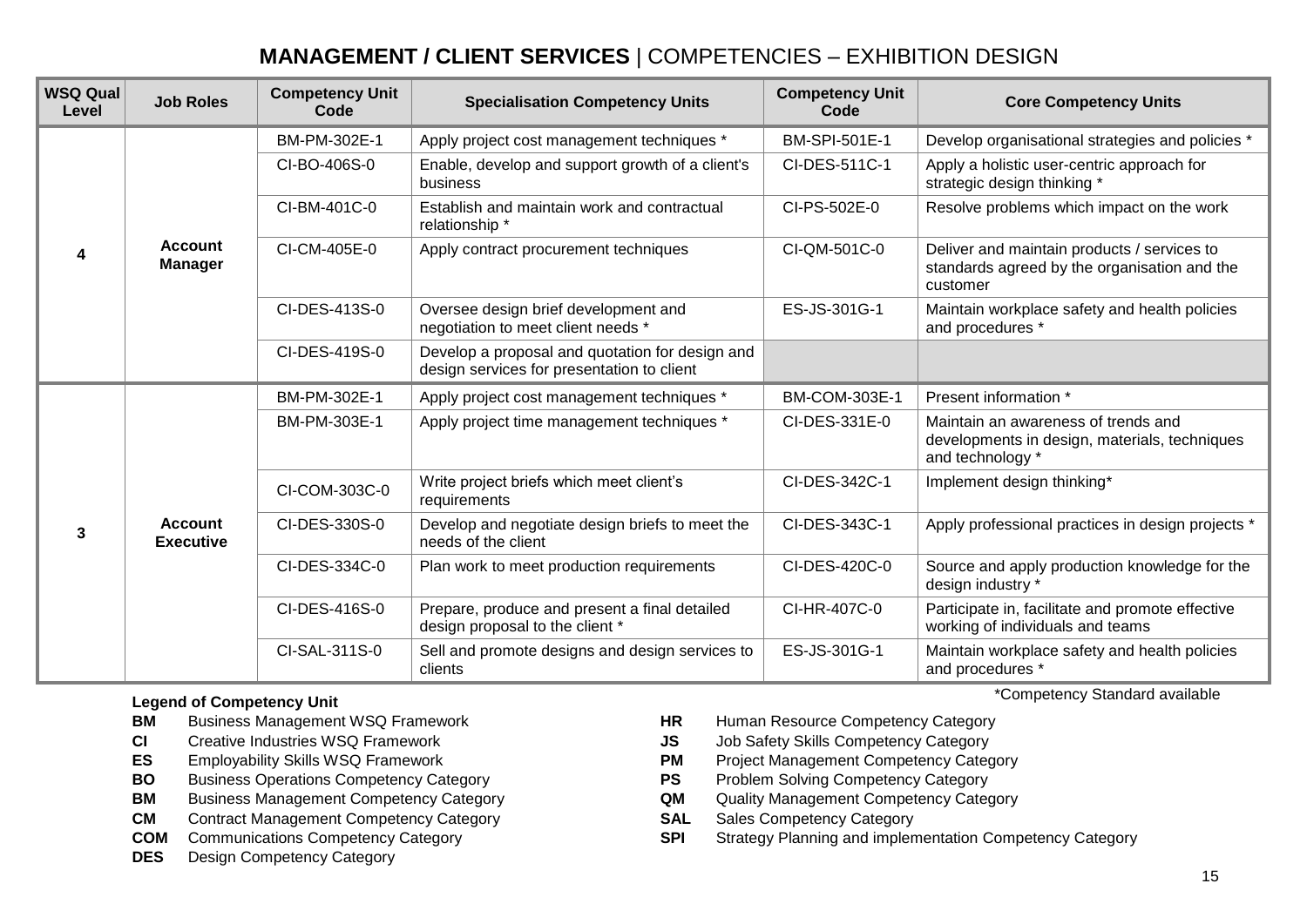## **PROJECT MANAGEMENT |** COMPETENCIES

**EXHIBITION DESIGN** COMPETENCY MAP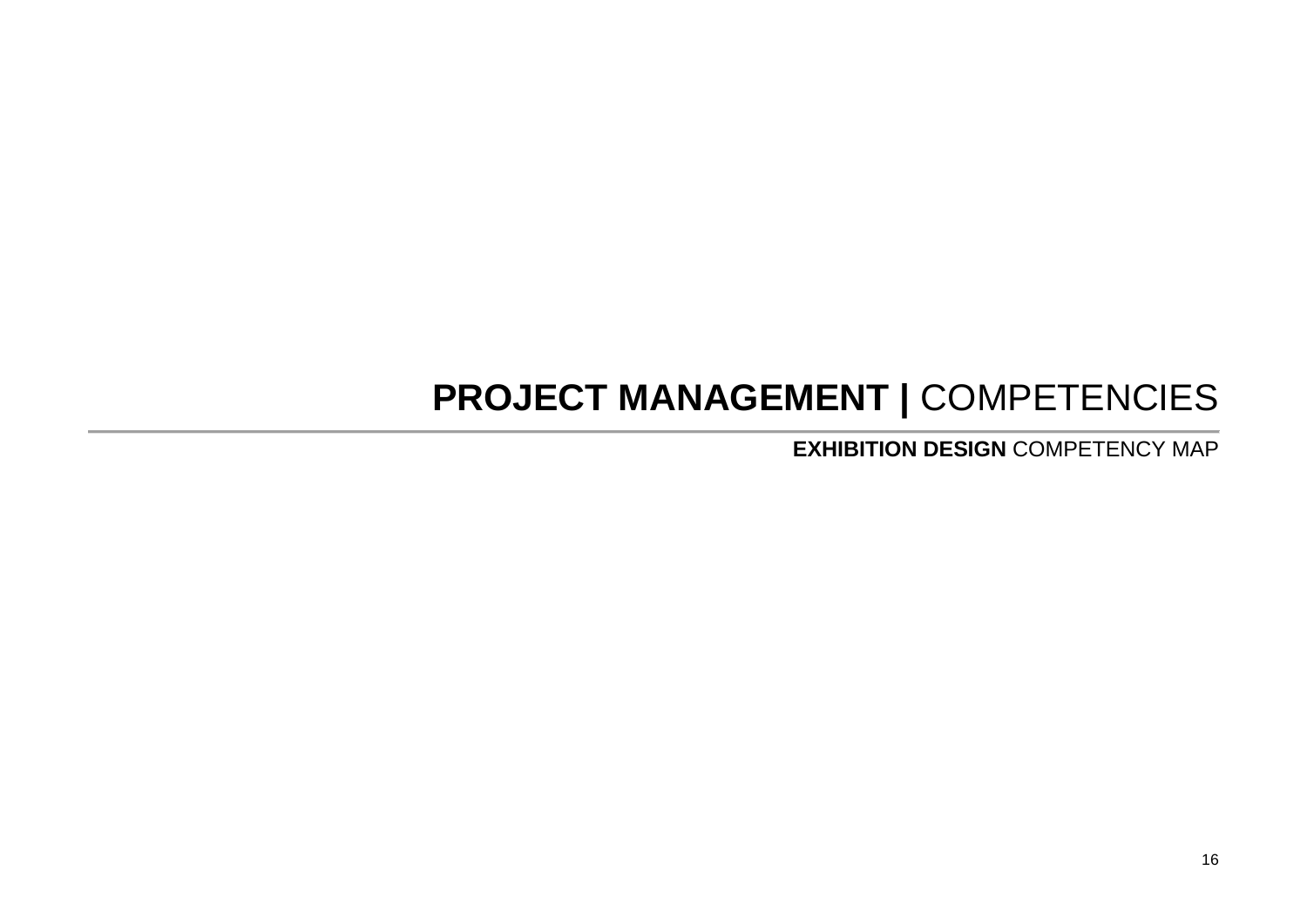## **PROJECT MANAGEMENT** | COMPETENCIES – EXHIBITION DESIGN

| <b>WSQ Qual</b><br>Level | <b>Job Roles</b>                                       | <b>Competency Unit</b><br>Code | <b>Specialisation Competency Units</b>                                                                  | <b>Competency Unit</b><br>Code | <b>Core Competency Units</b>                                                                            |
|--------------------------|--------------------------------------------------------|--------------------------------|---------------------------------------------------------------------------------------------------------|--------------------------------|---------------------------------------------------------------------------------------------------------|
| 5                        | Project<br><b>Director</b>                             | BM-PM-406E-1                   | Manage project procurement *                                                                            | BM-PM-402E-1                   | Manage project scope *                                                                                  |
|                          |                                                        | CI-DES-503S-0                  | Appoint and coordinate specialist consultants<br>and suppliers for design project                       | BM-PM-411E-1                   | Manage project knowledge and communication *                                                            |
|                          |                                                        | CI-DES-505S-0                  | Oversee realisation of final design to meet<br>client's needs *                                         | CI-DES-511C-1                  | Apply a holistic user-centric approach for<br>strategic design thinking *                               |
|                          |                                                        | CI-PM-507S-0                   | Assess and manage project risks                                                                         | CI-COM-502S-0                  | Present effectively to engage and manage your<br>audience *                                             |
|                          |                                                        | CI-PM-605C-0                   | Direct the scope and integration of multiple<br>projects / programmes *                                 | CI-HR-601C-0                   | Manage people                                                                                           |
|                          |                                                        | CI-QM-501C-0                   | Deliver and maintain products / services to<br>standards agreed by the organisation and the<br>customer | ES-JS-401G-1                   | Manage workplace safety and health system *                                                             |
| 4                        | <b>Project</b><br><b>Manager</b><br>Project<br>Manager | BM-BN-401E-1                   | Participate in negotiations *                                                                           | BM-SPI-501E-1                  | Develop organisational strategies and policies *                                                        |
|                          |                                                        | BM-PM-402E-1                   | Manage project scope *                                                                                  | CI-DES-511C-1                  | Apply a holistic user-centric approach for<br>strategic design thinking *                               |
|                          |                                                        | CI-DES-414S-0                  | Oversee production of design prototypes *                                                               | CI-PS-502E-0                   | Resolve problems which impact on the work                                                               |
|                          |                                                        | CI-DES-502S-0                  | Administer, coordinate and monitor contract<br>works for a design project                               | CI-QM-501C-0                   | Deliver and maintain products / services to<br>standards agreed by the organisation and the<br>customer |
|                          |                                                        | CI-PM-415C-0                   | Monitor and supervise production                                                                        | ES-JS-301G-1                   | Maintain workplace safety and health policies<br>and procedures *                                       |

\*Competency Standard available

#### **Legend of Competency Unit**

- **BM** Business Management WSQ Framework **JS** Job Safety Skills Competency Category<br>**CI** Creative Industries WSQ Framework **CLA Creative Industries WSQ Framework**
- 
- 
- **BN** Business Negotiation Competency Category **QM** Quality Management Competency Competency Category **COM** Communications Competency Category
- **COM** Communications Competency Category<br>**DES** Design Competency Category
- 
- **HR** Human Resource Competency Category
- 
- **PM** Project Management Competency Category<br>**PS** Problem Solving Competency Category
- **ES** Employability Skills WSQ Framework **PS** Problem Solving Competency Category<br> **BN** Business Negotiation Competency Category **PS QM** Quality Management Competency Category
	-
	-
	- **SPI** Strategic Planning and Implementation Competency Category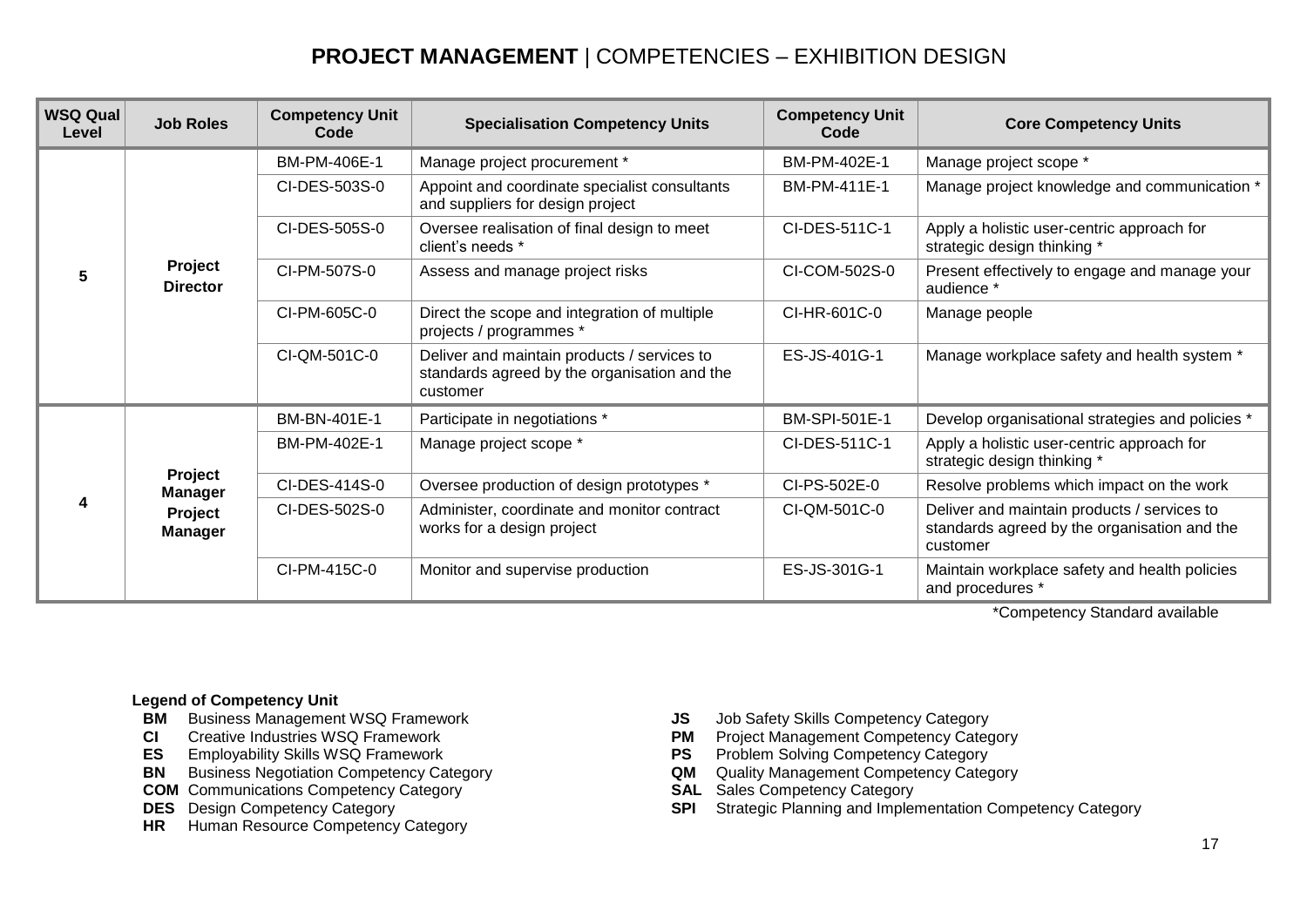## **PROJECT MANAGEMENT** | COMPETENCIES – EXHIBITION DESIGN

| <b>WSQ Qual</b><br>Level | <b>Job Roles</b>              | <b>Competency Unit</b><br>Code | <b>Specialisation Competency Units</b>                                                                         | <b>Competency Unit</b><br>Code | <b>Core Competency Units</b>                                                                             |
|--------------------------|-------------------------------|--------------------------------|----------------------------------------------------------------------------------------------------------------|--------------------------------|----------------------------------------------------------------------------------------------------------|
| 3                        | Project<br><b>Executive</b>   | BM-PM-302E-1                   | Apply project cost management techniques *                                                                     | <b>BM-COM-303E-1</b>           | Present information *                                                                                    |
|                          |                               | CI-DES-327C-0                  | Demonstrate knowledge of production *                                                                          | CI-DES-331E-0                  | Maintain an awareness of trends and<br>developments in design, materials, techniques<br>and technology * |
|                          |                               | CI-DES-422S-0                  | Supervise, produce and realise suitable design<br>prototypes to meet the needs of client *                     | CI-DES-342C-1                  | Implement design thinking *                                                                              |
|                          |                               | CI-DES-443S-0                  | Develop and implement designs to effectively<br>support and produce an exhibition / interior<br>design project | CI-DES-343C-1                  | Apply professional practices in design projects *                                                        |
|                          |                               | CI-FIN-306E-0                  | Manage budgets                                                                                                 | CI-DES-420C-0                  | Source and apply production knowledge for the<br>design industry *                                       |
|                          |                               | SV-PL-301C-1                   | Manage operations for service excellence *                                                                     | CI-HR-407C-0                   | Participate in, facilitate and promote effective<br>working of individuals and teams                     |
|                          |                               |                                |                                                                                                                | ES-JS-301G-1                   | Maintain workplace safety and health policies<br>and procedures *                                        |
| $\mathbf{2}$             | <b>Project</b><br>Coordinator | CI-PM-201S-0                   | Coordinate and monitor suppliers and contract<br>works                                                         | CI-DES-241C-0                  | Develop an awareness of trends and<br>developments in design, materials, techniques<br>and technology    |
|                          |                               | CI-PM-202S-0                   | Coordinate on-site requirements for a project                                                                  | CI-DES-342C-1                  | Implement design thinking *                                                                              |
|                          |                               | CI-QM-307C-0                   | Maintain quality service delivery                                                                              | CI-DES-343C-1                  | Apply professional practices in design projects *                                                        |
|                          |                               |                                |                                                                                                                | CI-HR-210C-0                   | Work effectively with others                                                                             |
|                          |                               |                                |                                                                                                                | ES-ACE-102G-1                  | Solve problems and make decisions at<br>operational level *                                              |
|                          |                               |                                |                                                                                                                | ES-JS-101G-1                   | Comply with workplace safety and health<br>policies and procedures *                                     |

#### **Legend of Competency Unit**

**BM** Business Management WSQ Framework **DES** Design Competency Category<br> **CI** Creative Industries WSQ Framework **DES PER** Finance Competency Category

- **CI** Creative Industries WSQ Framework<br> **ES** Employability Skills WSQ Framework **FIN FIN**
- 
- 
- Service Excellence Competency Framework **JS** Job Safety Skills Competency Category<br>Analytical Conceptual and Evaluative Skills Competency Framework **PM** Project Management Competency Category **ACE** Analytical Conceptual and Evaluative Skills Competency Framework **PM**<br>**CS** Customer Competency Category
- 
- **COM** Communications Competency Category
- 
- 
- **ES** Employability Skills WSQ Framework **HR Human Resource Competency Category**<br> **SP** Service Excellence Competency Framework **SP** JS Job Safety Skills Competency Category
	-
	-
	- **QM** Quality Management Competency Category

\*Competency Standard available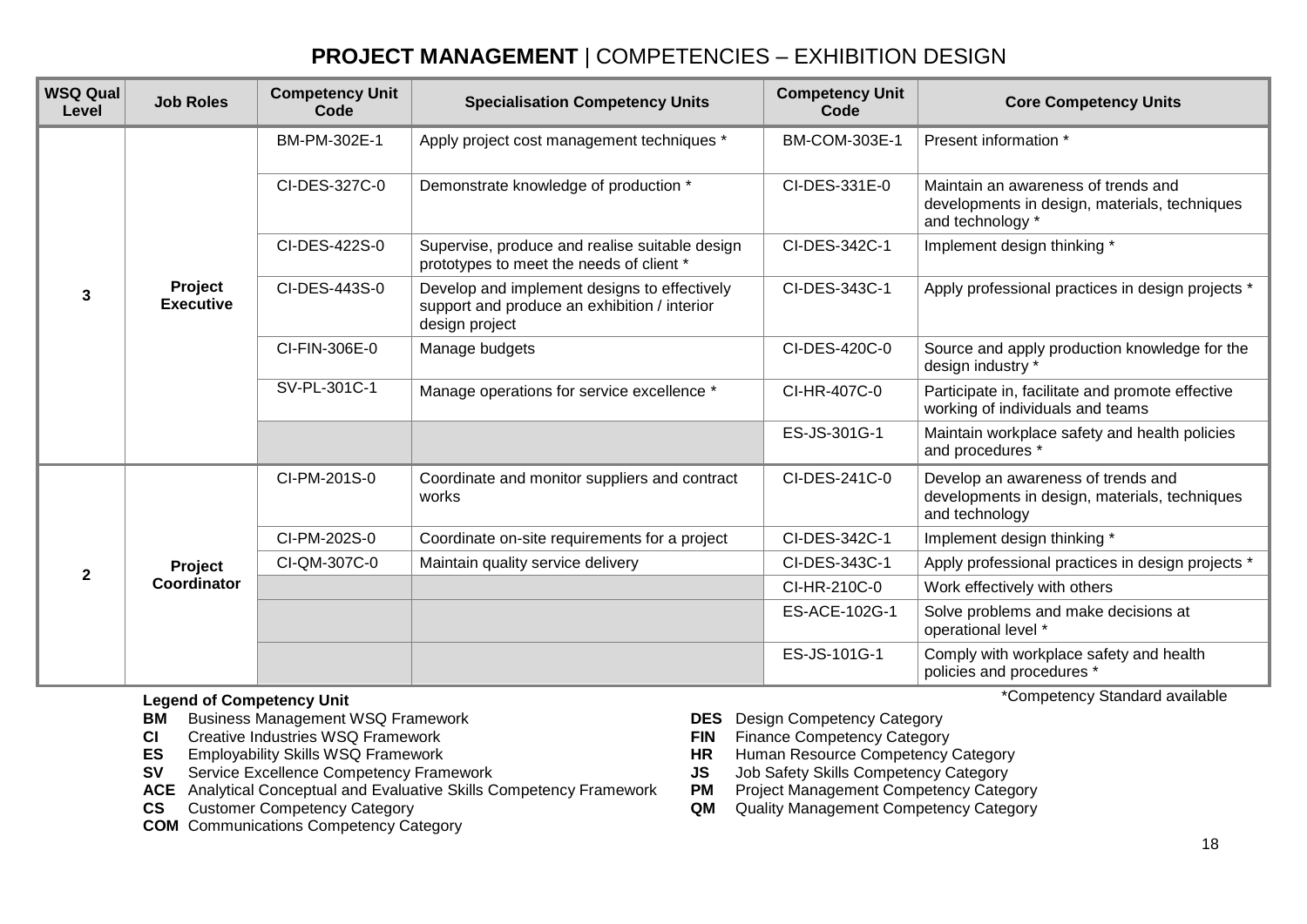### **GENERIC / CROSS-SECTORAL WSQ CU ADOPTION** | EXHIBITION DESIGN

#### **DEVELOPMENT OF T-SHAPED PROFESSIONALS IN EXHIBITION DESIGN - GENERIC / CROSS-SECTORAL WSQ FRAMEWORK COMPETENCY UNITS ADOPTION**

Generic or cross-sectoral competencies refer to horizontal multi-disciplinary skills which workers serving in different occupations and job roles across different industries and sectors may apply in the course of their work. These competencies are encapsulated in WSQ frameworks such as Business Management (BM) and Leadership & People Management (LPM) WSQ.

Practitioners serving in the Creative Industries (CI) are expected to possess specialised job-specific competencies as well as a range of generic horizontal skills in functional areas including people management, communications and project management. To support their development into T-shaped professionals, appointed CI WSQ training partners (e.g. National CET Institute, CET Centres and Programme Partners) may adopt CUs from the BM and LPM WSQ frameworks for CI WSQ programme implementation on a modular, integrated or qualification basis, subject to fulfilling applicable WSQ accreditation and funding related requirements.

While selected BM and LPM WSQ CUs are already imported into the CI WSQ Competency Maps, the range of job roles and associated competencies in CI Industries continue to expand and evolve rapidly such that other generic skills-in-demand may not have been readily imported. The flexibility accorded will enable CI WSQ training partners to design and implement WSQ programmes rapidly to meet the holistic skills development needs of CI practitioners while maintaining the integrity of CI WSQ and the WSQ system as a whole.